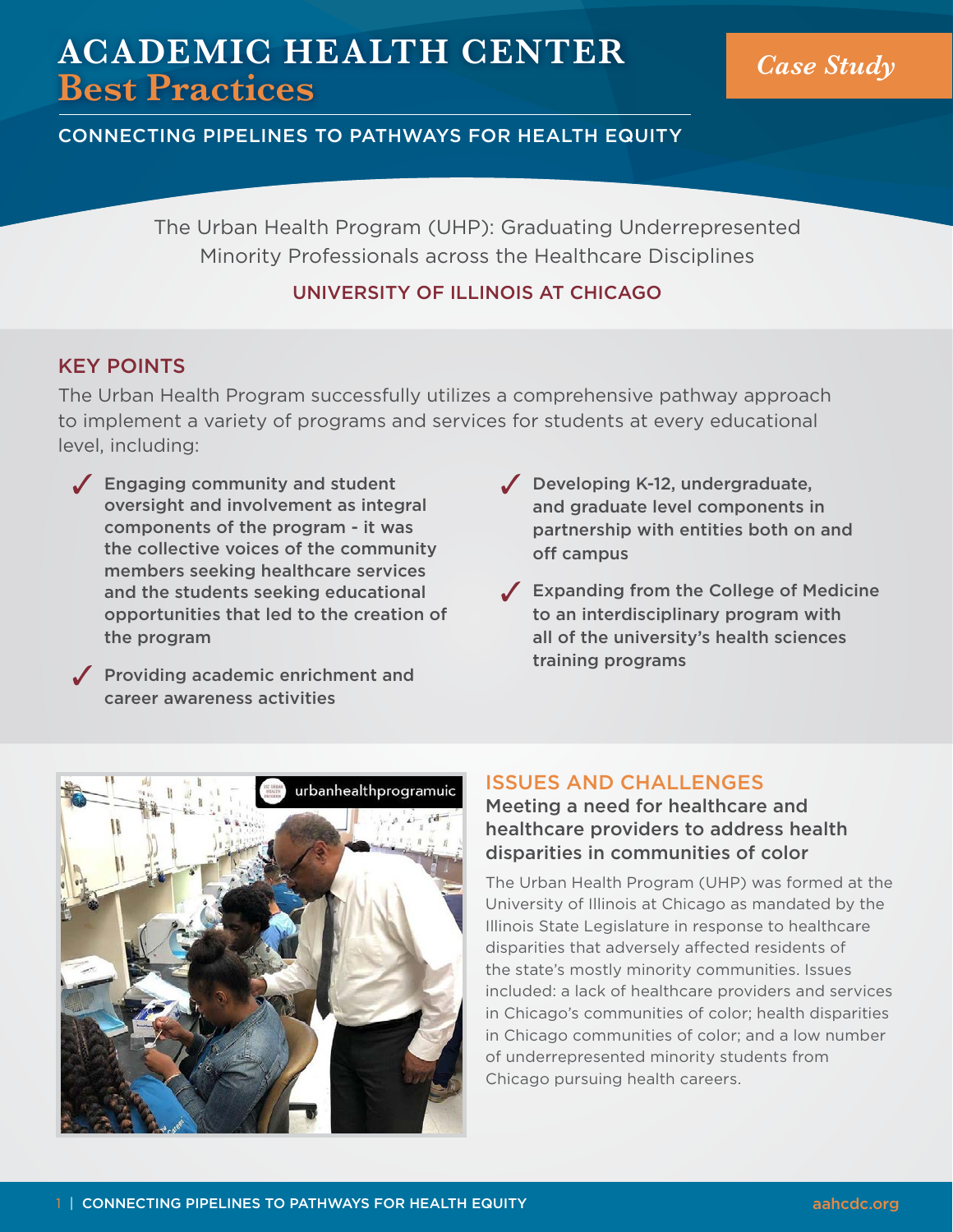## THE UNIVERSITY OF ILLINOIS AT CHICAGO APPROACH

Building a comprehensive pathway approach to implement programs and services to partner with the community and engage students at all levels, especially early outreach efforts to cultivate student interest beginning at the grade school level.

Since 1979, the University of Illinois at Chicago has graduated more than 8,000 underrepresented minority professionals across the healthcare disciplines, making it one of the nation's foremost institutions for minority healthcare graduates. This achievement is due in part to the University's Urban Health Program.

Created in 1978, the Urban Health Program (UHP) was formed at the University of Illinois at Chicago as mandated by the Illinois State Legislature in response to healthcare disparities that adversely affected residents of the state's mostly minority communities. The mission of the program is to attract, support, and graduate students from traditionally underrepresented populations into health careers with the belief they would return to practice in their underserved communities.

#### Comprehensive Pathway Approach

The UHP utilizes a comprehensive pathway approach to implement a variety of programs and services for students at every educational level, starting at grades K-12 and extending to graduate school.





The program partners with Chicago public schools, Chicago city colleges, and other education institutions and organizations. UHP identifies potential students for admissions, supports and participates in community health initiatives and programs, holds conferences and seminars for students on important health related issues, provides career planning and counseling, and offers a host of resources and services for potential and current students.

In 1978, the first cohort of students were recruited to participate in the Program. The students were primarily pre-med students interested in the College of Medicine. Forty-two years later, the UHP is now an interdisciplinary program with participation in each of the UIC Health Science Colleges (applied health science, dentistry, medicine, nursing, pharmacy, public health, and social work) and graduate college.

Today, there is a UHP director and office in each of seven health science colleges, graduate college, Office of Diversity, and Office of the Vice Chancellor for Health Affairs. There are also UHP offices and staff at the University of Illinois Chicago campuses in Rockford and Peoria.

#### Importance of Early Outreach Efforts

The success of the UHP is due in part to early outreach efforts as well as inclusion of community and student oversight and partnerships. UHP is premised on the realization that engaging interest in a health career and planning for higher education must be encouraged long before the final years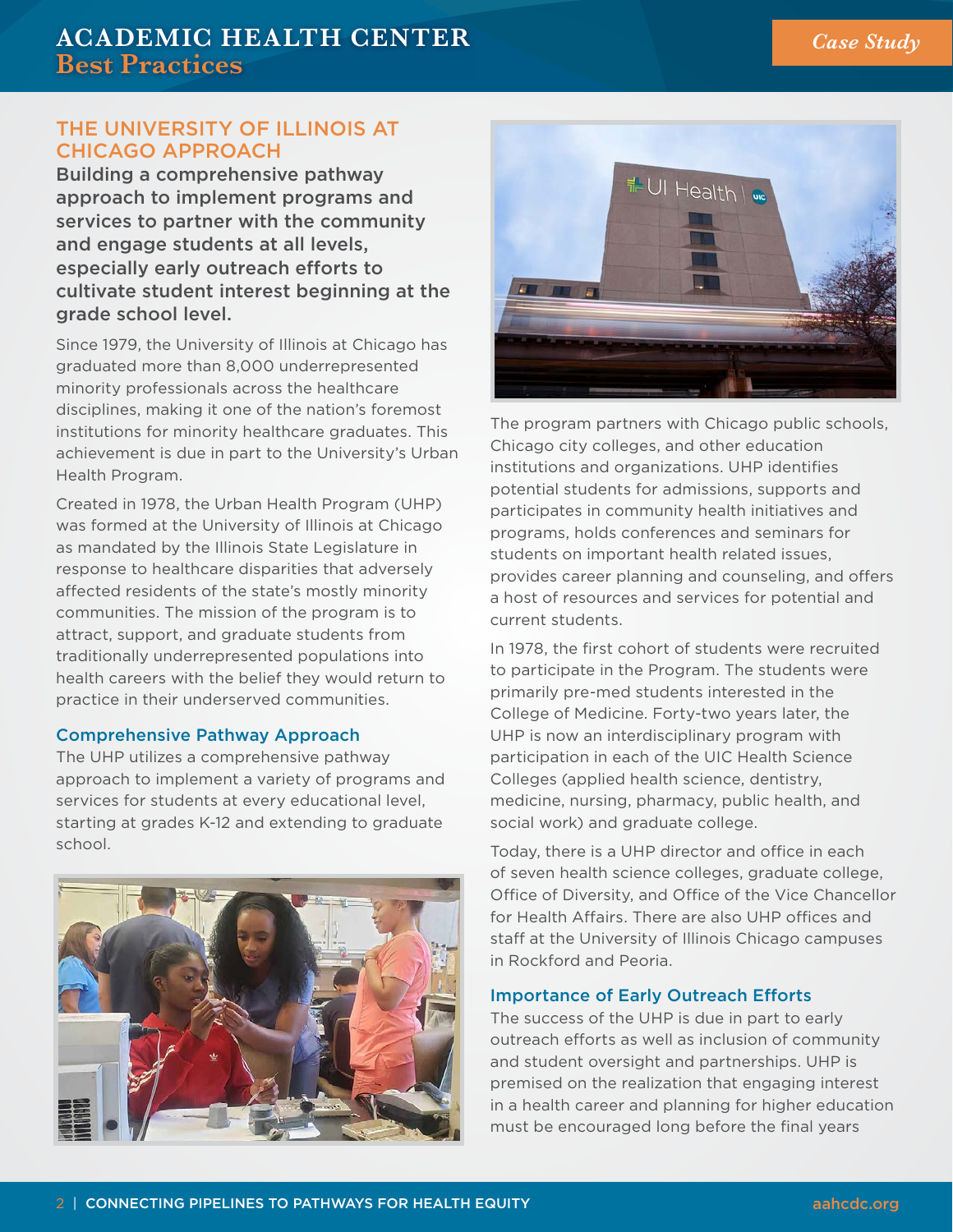# **ACADEMIC HEALTH CENTER Best Practices**



of high school—preferably, when students are still in grade school. The cultivation of youth has been instrumental in the success of the UHP Early Outreach Programming.

The UHP Early Outreach Programs exposes Chicago public- and private-school students to careers in the health sciences, often beginning as early as kindergarten. A primary focus of the program is to identify students who have an interest in health careers and assist them with preparation for college. The UHP Early Outreach Programming consists of dozens of programs and activities that are implemented during both the school year and the summer months. The programs promote science, mathematics, health literacy, and English language proficiency and mastery. Students also experience everything from hands-on activities in science and clinical simulation labs to touring healthcare and research facilities.

In addition to the Early Outreach Program, UHP's success can be attributed to the oversight provided by both the UHP Community Advisory Council (CAC) and the UHP Student Advisory Council (SAC).

## Collaborative Program Oversight and **Participation**

Oversight of UHP is provided by the local community through the CAC. The CAC is comprised of community and healthcare leaders, many of whom are alums, who advise, support, and advocate for UHP. The CAC members often serve as mentors to students in the UHP programs. Over the past 40

years, in addition to representatives from Chicago's communities of color, the Council's membership has included: federal, state, and local elected officials; Chicago public school administrators; and members of Chicago's healthcare and financial institutions.

Multiple student organizations are supported by the UHP and enhance both the educational and professional development of UHP students. Representatives from the UHP student organizations serve on the UHP Student Advisory Committee. The committee provides oversight, feedback, and input to the UHP Program.

Overall, the UHP provides a comprehensive array of pipeline and pathways programs for K-12, undergraduate pre-health, graduate, and health professions students. In addition to the early outreach efforts, other endeavors include: MCAT, DAT, PCAT, and GRE test preparation; summer research experiences; conferences; open houses; pre-matriculation programs; post baccalaureate programs; mentoring; academic and personal advising; and much more.

## Challenges to Program's Success

UHP, like any other large-scale program, has its share of challenges. Funding is an ongoing concern, and state funding has been stagnant. There is also a high rate of high school dropout in the schools serving the communities of color in Chicago. However, UHP and its partners both on and off campus have sustained a model that serves as a valuable asset for the state.